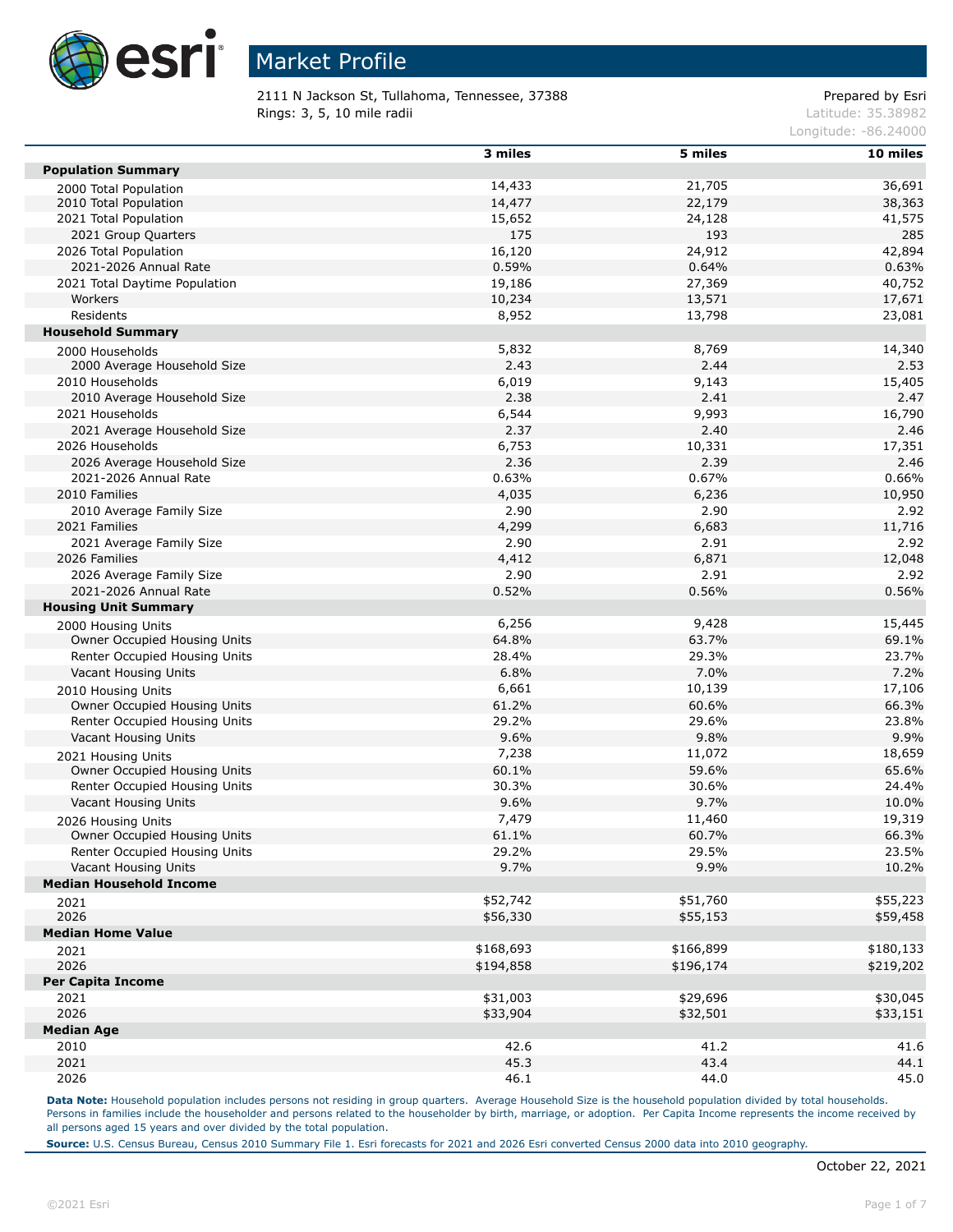

2111 N Jackson St, Tullahoma, Tennessee, 37388 extending the prepared by Esri **Rings: 3, 5, 10 mile radii**  $\blacksquare$  **Rings: 3, 5, 10 mile radii**  $\blacksquare$ 

Longitude: -86.24000

|                                            | 3 miles   | 5 miles   | 10 miles  |
|--------------------------------------------|-----------|-----------|-----------|
| 2021 Households by Income                  |           |           |           |
| Household Income Base                      | 6,544     | 9,993     | 16,790    |
| $<$ \$15,000                               | 7.1%      | 9.9%      | 8.8%      |
| $$15,000 - $24,999$                        | 13.1%     | 11.9%     | 10.5%     |
| \$25,000 - \$34,999                        | 12.0%     | 11.6%     | 9.9%      |
| \$35,000 - \$49,999                        | 14.6%     | 14.5%     | 14.6%     |
| \$50,000 - \$74,999                        | 19.7%     | 19.6%     | 21.4%     |
| \$75,000 - \$99,999                        | 10.2%     | 10.2%     | 11.4%     |
| $$100,000 - $149,999$                      | 11.6%     | 12.2%     | 14.1%     |
| \$150,000 - \$199,999                      | 7.7%      | 6.1%      | 5.4%      |
| $$200,000+$                                | 4.0%      | 3.9%      | 3.9%      |
| Average Household Income                   | \$74,503  | \$72,073  | \$74,288  |
| 2026 Households by Income                  |           |           |           |
| Household Income Base                      | 6,753     | 10,331    | 17,351    |
| $<$ \$15,000                               | 5.9%      | 8.4%      | 7.3%      |
| $$15,000 - $24,999$                        | 12.3%     | 11.3%     | 9.8%      |
| \$25,000 - \$34,999                        | 10.9%     | 10.5%     | 8.8%      |
| \$35,000 - \$49,999                        | 14.2%     | 14.1%     | 13.7%     |
| \$50,000 - \$74,999                        | 20.0%     | 19.9%     | 21.6%     |
| \$75,000 - \$99,999                        | 10.9%     | 10.9%     | 12.2%     |
| $$100,000 - $149,999$                      | 12.8%     | 13.6%     | 16.0%     |
| \$150,000 - \$199,999                      | 9.1%      | 7.3%      | 6.6%      |
| \$200,000+                                 | 4.0%      | 4.0%      | 4.1%      |
| Average Household Income                   | \$81,324  | \$78,798  | \$81,839  |
| 2021 Owner Occupied Housing Units by Value |           |           |           |
| Total                                      | 4,352     | 6,601     | 12,238    |
| $<$ \$50,000                               | 6.2%      | 5.8%      | 5.8%      |
| \$50,000 - \$99,999                        | 19.3%     | 20.1%     | 16.3%     |
| $$100,000 - $149,999$                      | 17.9%     | 18.4%     | 17.9%     |
| \$150,000 - \$199,999                      | 17.7%     | 16.8%     | 16.6%     |
| \$200,000 - \$249,999                      | 11.8%     | 11.3%     | 11.0%     |
| \$250,000 - \$299,999                      | 8.2%      | 8.3%      | 9.3%      |
| \$300,000 - \$399,999                      | 13.0%     | 11.6%     | 13.7%     |
| \$400,000 - \$499,999                      | 1.8%      | 2.7%      | 3.4%      |
| \$500,000 - \$749,999                      | 2.3%      | 3.3%      | 4.4%      |
| \$750,000 - \$999,999                      | 1.1%      | 1.1%      | 1.0%      |
| \$1,000,000 - \$1,499,999                  | 0.4%      | 0.4%      | 0.4%      |
| \$1,500,000 - \$1,999,999                  | 0.2%      | 0.1%      | 0.1%      |
| $$2,000,000 +$                             | 0.1%      | 0.1%      | 0.1%      |
| Average Home Value                         | \$205,964 | \$209,711 | \$224,775 |
| 2026 Owner Occupied Housing Units by Value |           |           |           |
| Total                                      | 4,566     | 6,952     | 12,808    |
| $<$ \$50,000                               | 4.8%      | 4.3%      | 3.9%      |
| \$50,000 - \$99,999                        | 15.0%     | 15.4%     | 11.7%     |
| $$100,000 - $149,999$                      | 15.0%     | 15.4%     | 14.4%     |
| \$150,000 - \$199,999                      | 16.9%     | 16.2%     | 15.5%     |
| \$200,000 - \$249,999                      | 13.3%     | 12.6%     | 11.9%     |
| \$250,000 - \$299,999                      | 10.4%     | 10.7%     | 11.8%     |
| \$300,000 - \$399,999                      | 17.8%     | 16.1%     | 19.3%     |
| \$400,000 - \$499,999                      | 2.4%      | 3.7%      | 4.7%      |
| \$500,000 - \$749,999                      | 2.7%      | 4.2%      | 5.4%      |
| \$750,000 - \$999,999                      | 1.1%      | 1.0%      | 0.9%      |
| \$1,000,000 - \$1,499,999                  | 0.3%      | 0.3%      | 0.4%      |
| $$1,500,000 - $1,999,999$                  | 0.1%      | 0.1%      | 0.1%      |
| $$2,000,000 +$                             | 0.0%      | 0.1%      | 0.1%      |
| Average Home Value                         | \$226,281 | \$233,375 | \$252,262 |

Data Note: Income represents the preceding year, expressed in current dollars. Household income includes wage and salary earnings, interest dividends, net rents, pensions, SSI and welfare payments, child support, and alimony.

**Source:** U.S. Census Bureau, Census 2010 Summary File 1. Esri forecasts for 2021 and 2026 Esri converted Census 2000 data into 2010 geography.

Г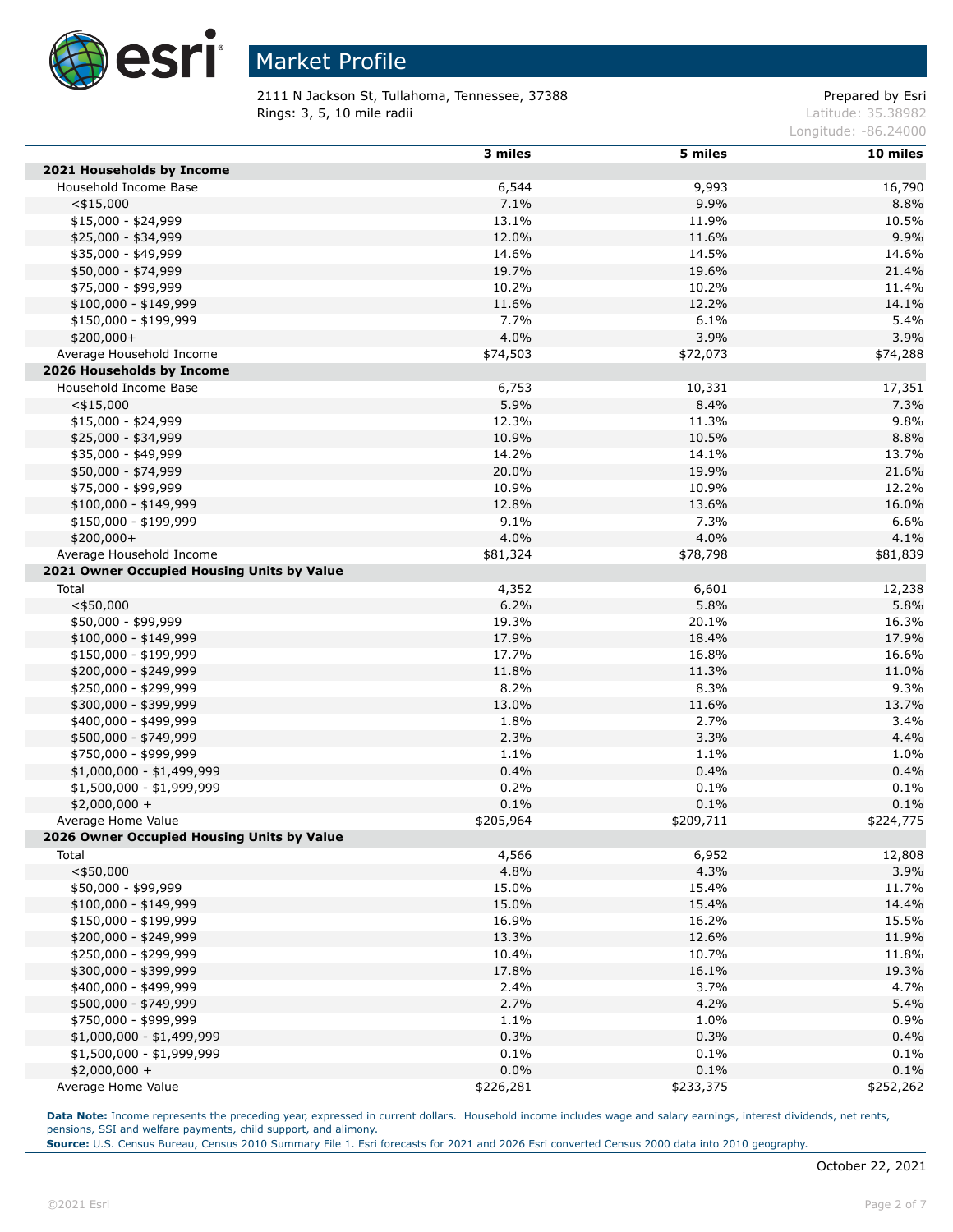

 $\overline{a}$ 

# Market Profile

2111 N Jackson St, Tullahoma, Tennessee, 37388 extending the prepared by Esri **Rings: 3, 5, 10 mile radii**  $\blacksquare$  **Rings: 3, 5, 10 mile radii**  $\blacksquare$ 

Longitude: -86.24000

|                                 | 3 miles | 5 miles | 10 miles |
|---------------------------------|---------|---------|----------|
| 2010 Population by Age          |         |         |          |
| Total                           | 14,478  | 22,179  | 38,362   |
| $0 - 4$                         | 5.7%    | 6.5%    | 6.2%     |
| $5 - 9$                         | 6.0%    | 6.3%    | 6.2%     |
| $10 - 14$                       | 6.7%    | 6.8%    | 6.8%     |
| $15 - 24$                       | 12.2%   | 12.5%   | 12.0%    |
| $25 - 34$                       | 10.5%   | 10.7%   | 10.8%    |
| $35 - 44$                       | 11.7%   | 11.8%   | 12.3%    |
| $45 - 54$                       | 15.6%   | 15.4%   | 15.8%    |
| $55 - 64$                       | 13.0%   | 12.8%   | 13.5%    |
| $65 - 74$                       | 9.1%    | 8.9%    | 9.2%     |
| 75 - 84                         | 6.7%    | 6.1%    | 5.4%     |
| $85 +$                          | 2.8%    | 2.3%    | 1.9%     |
| $18 +$                          | 76.9%   | 76.0%   | 76.4%    |
| 2021 Population by Age          |         |         |          |
| Total                           | 15,650  | 24,129  | 41,576   |
| $0 - 4$                         | 5.0%    | 5.7%    | 5.4%     |
| $5 - 9$                         | 5.4%    | 6.0%    | 5.8%     |
| $10 - 14$                       | 5.5%    | 5.8%    | 5.8%     |
| $15 - 24$                       | 10.5%   | 10.6%   | 10.3%    |
| $25 - 34$                       | 12.1%   | 12.4%   | 12.1%    |
| $35 - 44$                       | 11.2%   | 11.1%   | 11.6%    |
| $45 - 54$                       | 11.7%   | 11.7%   | 12.2%    |
| $55 - 64$                       | 15.5%   | 14.8%   | 15.2%    |
| $65 - 74$                       | 12.5%   | 12.0%   | 12.5%    |
| 75 - 84                         | 7.3%    | 6.8%    | 6.6%     |
| $85 +$                          | 3.4%    | 2.9%    | 2.4%     |
| $18 +$                          | 80.9%   | 79.2%   | 79.7%    |
| 2026 Population by Age          |         |         |          |
| Total                           | 16,122  | 24,912  | 42,893   |
| $0 - 4$                         | 5.0%    | 5.7%    | 5.3%     |
| $5 - 9$                         | 5.3%    | 5.9%    | 5.7%     |
| $10 - 14$                       | 5.6%    | 6.2%    | 6.1%     |
| $15 - 24$                       | 9.7%    | 10.1%   | 9.9%     |
| $25 - 34$                       | 11.5%   | 11.8%   | 11.1%    |
| $35 - 44$                       | 11.5%   | 11.5%   | 11.9%    |
| $45 - 54$                       | 11.6%   | 11.4%   | 12.1%    |
| $55 - 64$                       | 13.7%   | 13.4%   | 13.7%    |
| $65 - 74$                       | 14.1%   | 13.2%   | 13.5%    |
| 75 - 84                         | 8.5%    | 7.9%    | 8.1%     |
| $85 +$                          | 3.5%    | 3.0%    | 2.6%     |
| $18 +$                          | 80.8%   | 78.8%   | 79.5%    |
| 2010 Population by Sex          |         |         |          |
| Males                           | 6,925   | 10,609  | 18,639   |
| Females                         |         | 11,570  | 19,724   |
| 2021 Population by Sex          | 7,552   |         |          |
|                                 | 7,506   |         |          |
| Males<br>Females                |         | 11,551  | 20,236   |
|                                 | 8,146   | 12,577  | 21,339   |
| 2026 Population by Sex<br>Males | 7,742   | 11,964  | 20,936   |
|                                 |         |         |          |
| Females                         | 8,378   | 12,949  | 21,959   |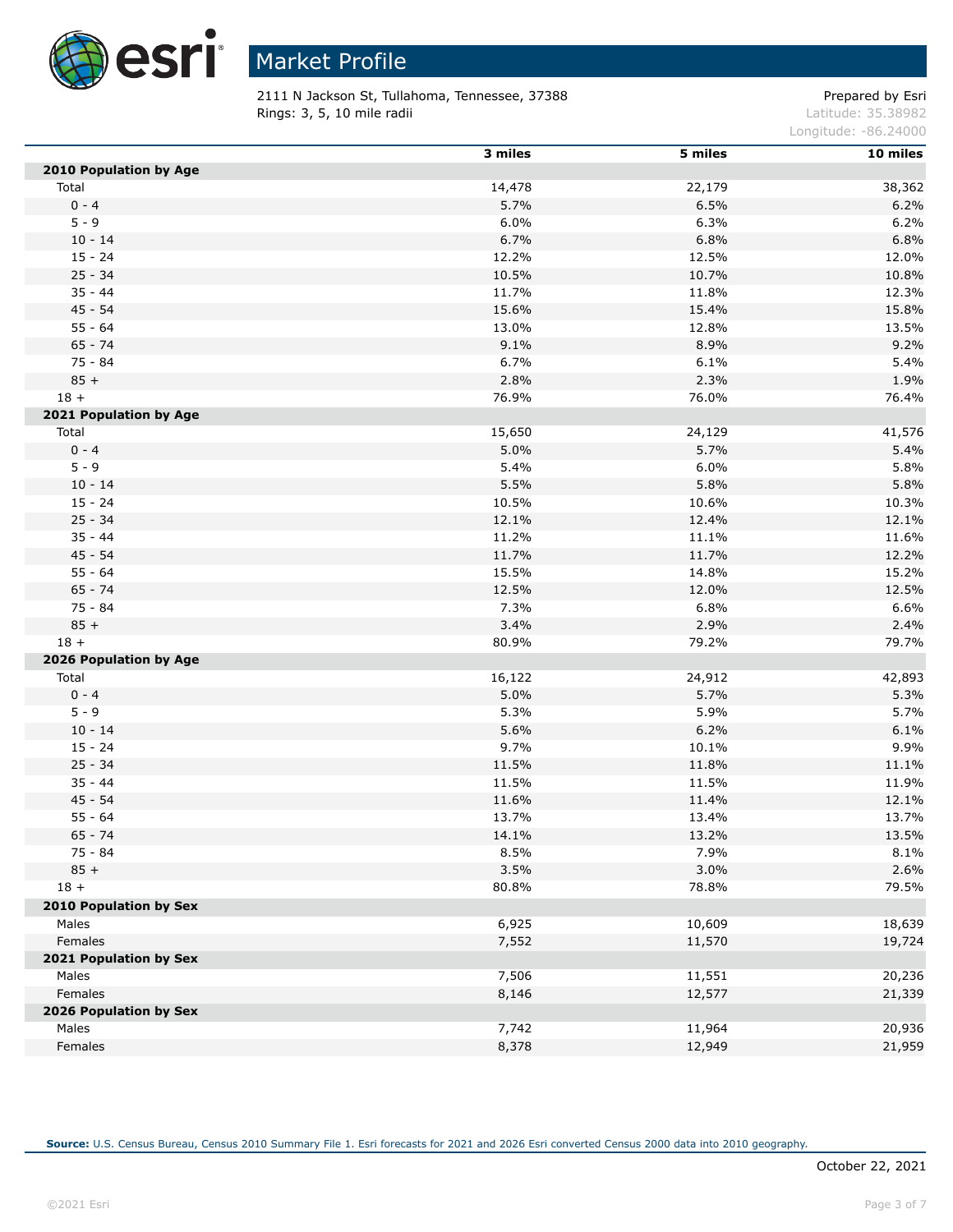

2111 N Jackson St, Tullahoma, Tennessee, 37388 extending the prepared by Esri **Rings: 3, 5, 10 mile radii**  $\blacksquare$  **Rings: 3, 5, 10 mile radii**  $\blacksquare$ 

Longitude: -86.24000

|                                                    | 3 miles | 5 miles | 10 miles |
|----------------------------------------------------|---------|---------|----------|
| 2010 Population by Race/Ethnicity                  |         |         |          |
| Total                                              | 14,476  | 22,178  | 38,362   |
| White Alone                                        | 90.6%   | 89.4%   | 91.9%    |
| <b>Black Alone</b>                                 | 4.8%    | 6.0%    | 4.2%     |
| American Indian Alone                              | 0.2%    | 0.3%    | 0.2%     |
| Asian Alone                                        | 1.3%    | 1.1%    | 0.8%     |
| Pacific Islander Alone                             | 0.0%    | 0.0%    | 0.0%     |
| Some Other Race Alone                              | 1.1%    | 1.0%    | 0.9%     |
| Two or More Races                                  | 1.9%    | 2.2%    | 1.8%     |
| Hispanic Origin                                    | 2.8%    | 2.8%    | 2.5%     |
| Diversity Index                                    | 22.3    | 24.1    | 19.6     |
| 2021 Population by Race/Ethnicity                  |         |         |          |
| Total                                              | 15,652  | 24,129  | 41,574   |
| White Alone                                        | 88.3%   | 87.0%   | 90.0%    |
| <b>Black Alone</b>                                 | 5.3%    | 6.6%    | 4.6%     |
| American Indian Alone                              | 0.3%    | 0.3%    | 0.3%     |
| Asian Alone                                        | 1.8%    | 1.4%    | 1.1%     |
| Pacific Islander Alone                             | 0.0%    | 0.1%    | 0.1%     |
| Some Other Race Alone                              | 1.4%    | 1.3%    | 1.3%     |
| Two or More Races                                  | 2.8%    | 3.2%    | 2.6%     |
| Hispanic Origin                                    | 3.7%    | 3.7%    | 3.4%     |
| Diversity Index                                    | 27.3    | 29.2    | 24.1     |
| 2026 Population by Race/Ethnicity                  |         |         |          |
| Total                                              | 16,120  | 24,913  | 42,894   |
| White Alone                                        | 87.1%   | 85.8%   | 89.0%    |
| <b>Black Alone</b>                                 | 5.5%    | 6.8%    | 4.7%     |
| American Indian Alone                              | 0.4%    | 0.4%    | 0.4%     |
| Asian Alone                                        | 2.0%    | 1.6%    | 1.2%     |
| Pacific Islander Alone                             | 0.0%    | 0.1%    | 0.1%     |
| Some Other Race Alone                              | 1.6%    | 1.6%    | 1.5%     |
| Two or More Races                                  | 3.4%    | 3.8%    | 3.1%     |
| Hispanic Origin                                    | 4.2%    | 4.2%    | 3.9%     |
| Diversity Index                                    | 29.9    | 31.8    | 26.6     |
| 2010 Population by Relationship and Household Type |         |         |          |
| Total                                              | 14,477  | 22,179  | 38,363   |
| In Households                                      | 98.9%   | 99.2%   | 99.3%    |
| In Family Households                               | 82.9%   | 83.9%   | 85.5%    |
| Householder                                        | 27.7%   | 28.0%   | 28.5%    |
| Spouse                                             | 20.7%   | 20.2%   | 21.7%    |
| Child                                              | 29.4%   | 30.4%   | 30.2%    |
| Other relative                                     | 3.0%    | 3.0%    | 2.9%     |
| Nonrelative                                        | 2.1%    | 2.3%    | 2.2%     |
| In Nonfamily Households                            | 16.0%   | 15.3%   | 13.8%    |
| In Group Quarters                                  | 1.1%    | 0.8%    | 0.7%     |
| Institutionalized Population                       | 1.0%    | 0.7%    | 0.6%     |
| Noninstitutionalized Population                    | 0.1%    | 0.1%    | 0.1%     |

Data Note: Persons of Hispanic Origin may be of any race. The Diversity Index measures the probability that two people from the same area will be from different race/ ethnic groups. **Source:** U.S. Census Bureau, Census 2010 Summary File 1. Esri forecasts for 2021 and 2026 Esri converted Census 2000 data into 2010 geography.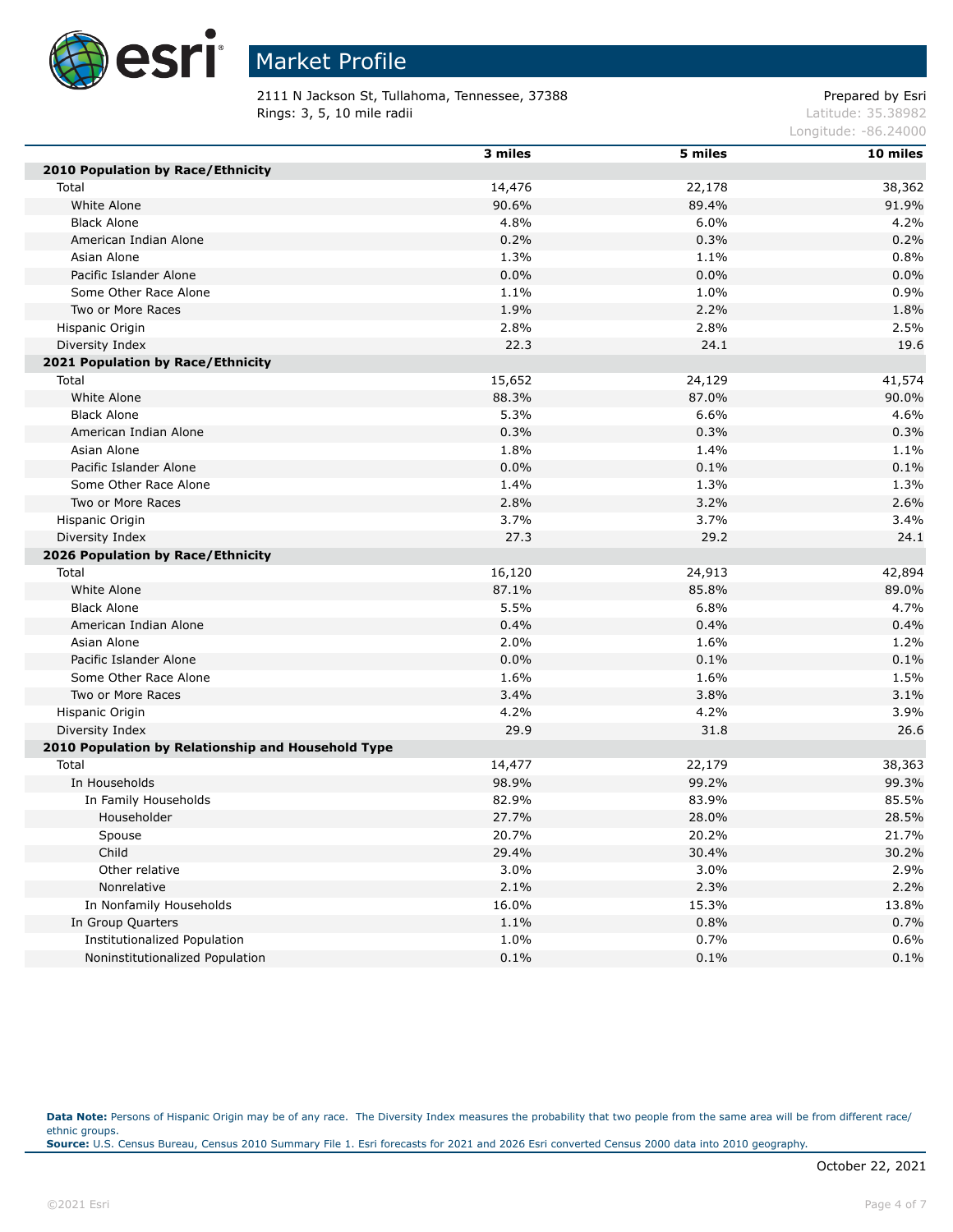

2111 N Jackson St, Tullahoma, Tennessee, 37388 Prepared by Esri<br>Rings: 3, 5, 10 mile radii and a Rings: 3, 5, 10 mile radii Rings: 3, 5, 10 mile radii

Longitude: -86.24000

|                                               | 3 miles       | 5 miles | 10 miles      |
|-----------------------------------------------|---------------|---------|---------------|
| 2021 Population 25+ by Educational Attainment |               |         |               |
| Total                                         | 11,523        | 17,325  | 30,203        |
| Less than 9th Grade                           | 4.5%          | 4.4%    | 4.2%          |
| 9th - 12th Grade, No Diploma                  | 7.1%          | 7.7%    | 7.4%          |
| High School Graduate                          | 24.6%         | 26.7%   | 28.7%         |
|                                               |               | 7.1%    |               |
| GED/Alternative Credential                    | 5.6%          |         | 7.7%          |
| Some College, No Degree                       | 20.2%         | 20.5%   | 20.1%<br>8.1% |
| Associate Degree                              | 9.3%<br>16.7% | 8.5%    |               |
| Bachelor's Degree                             |               | 15.4%   | 15.0%         |
| Graduate/Professional Degree                  | 12.0%         | 9.7%    | 8.9%          |
| 2021 Population 15+ by Marital Status         |               |         |               |
| Total                                         | 13,164        | 19,893  | 34,505        |
| Never Married                                 | 20.3%         | 21.8%   | 22.4%         |
| Married                                       | 58.1%         | 56.9%   | 59.1%         |
| Widowed                                       | 10.1%         | 8.9%    | 7.7%          |
| Divorced                                      | 11.5%         | 12.5%   | 10.8%         |
| 2021 Civilian Population 16+ in Labor Force   |               |         |               |
| Civilian Population 16+                       | 7,141         | 11,134  | 19,861        |
| Population 16+ Employed                       | 93.8%         | 92.8%   | 93.3%         |
| Population 16+ Unemployment rate              | 6.3%          | 7.2%    | 6.7%          |
| Population 16-24 Employed                     | 10.1%         | 10.7%   | 10.2%         |
| Population 16-24 Unemployment rate            | 18.4%         | 17.2%   | 16.8%         |
| Population 25-54 Employed                     | 61.3%         | 61.8%   | 62.3%         |
| Population 25-54 Unemployment rate            | 6.1%          | 6.9%    | 5.7%          |
| Population 55-64 Employed                     | 22.9%         | 21.6%   | 21.1%         |
| Population 55-64 Unemployment rate            | 1.5%          | 3.4%    | 4.8%          |
| Population 65+ Employed                       | 5.6%          | 5.9%    | 6.4%          |
| Population 65+ Unemployment rate              | 1.0%          | 2.9%    | 4.0%          |
| 2021 Employed Population 16+ by Industry      |               |         |               |
| Total                                         | 6,695         | 10,332  | 18,539        |
| Agriculture/Mining                            | 0.4%          | 0.6%    | 1.5%          |
| Construction                                  | 6.7%          | 5.8%    | 5.7%          |
| Manufacturing                                 | 26.1%         | 27.1%   | 25.8%         |
| Wholesale Trade                               | 1.3%          | 1.2%    | 1.3%          |
| Retail Trade                                  | 10.2%         | 9.9%    | 11.4%         |
| Transportation/Utilities                      | 3.4%          | 4.0%    | 4.6%          |
| Information                                   | 0.9%          | 1.0%    | 1.1%          |
| Finance/Insurance/Real Estate                 | 2.8%          | 4.2%    | 4.5%          |
| Services                                      | 43.1%         | 41.5%   | 39.0%         |
| <b>Public Administration</b>                  | 5.1%          | 4.7%    | 5.2%          |
| 2021 Employed Population 16+ by Occupation    |               |         |               |
| Total                                         | 6,695         | 10,333  | 18,540        |
| <b>White Collar</b>                           | 56.0%         | 52.9%   | 51.9%         |
| Management/Business/Financial                 | 13.2%         | 12.5%   | 11.5%         |
| Professional                                  | 23.2%         | 20.3%   | 19.8%         |
| <b>Sales</b>                                  | 9.5%          | 9.0%    | 10.0%         |
| Administrative Support                        | 10.2%         | 11.0%   | 10.7%         |
| Services                                      | 13.7%         | 14.1%   | 13.7%         |
| <b>Blue Collar</b>                            |               |         |               |
|                                               | 30.3%         | 33.0%   | 34.4%         |
| Farming/Forestry/Fishing                      | 0.1%          | 0.1%    | 0.4%          |
| Construction/Extraction                       | 5.5%          | 5.2%    | 4.9%          |
| Installation/Maintenance/Repair               | 2.9%          | 3.8%    | 5.1%          |
| Production                                    | 15.8%         | 16.7%   | 16.1%         |
| Transportation/Material Moving                | 6.0%          | 7.3%    | 7.9%          |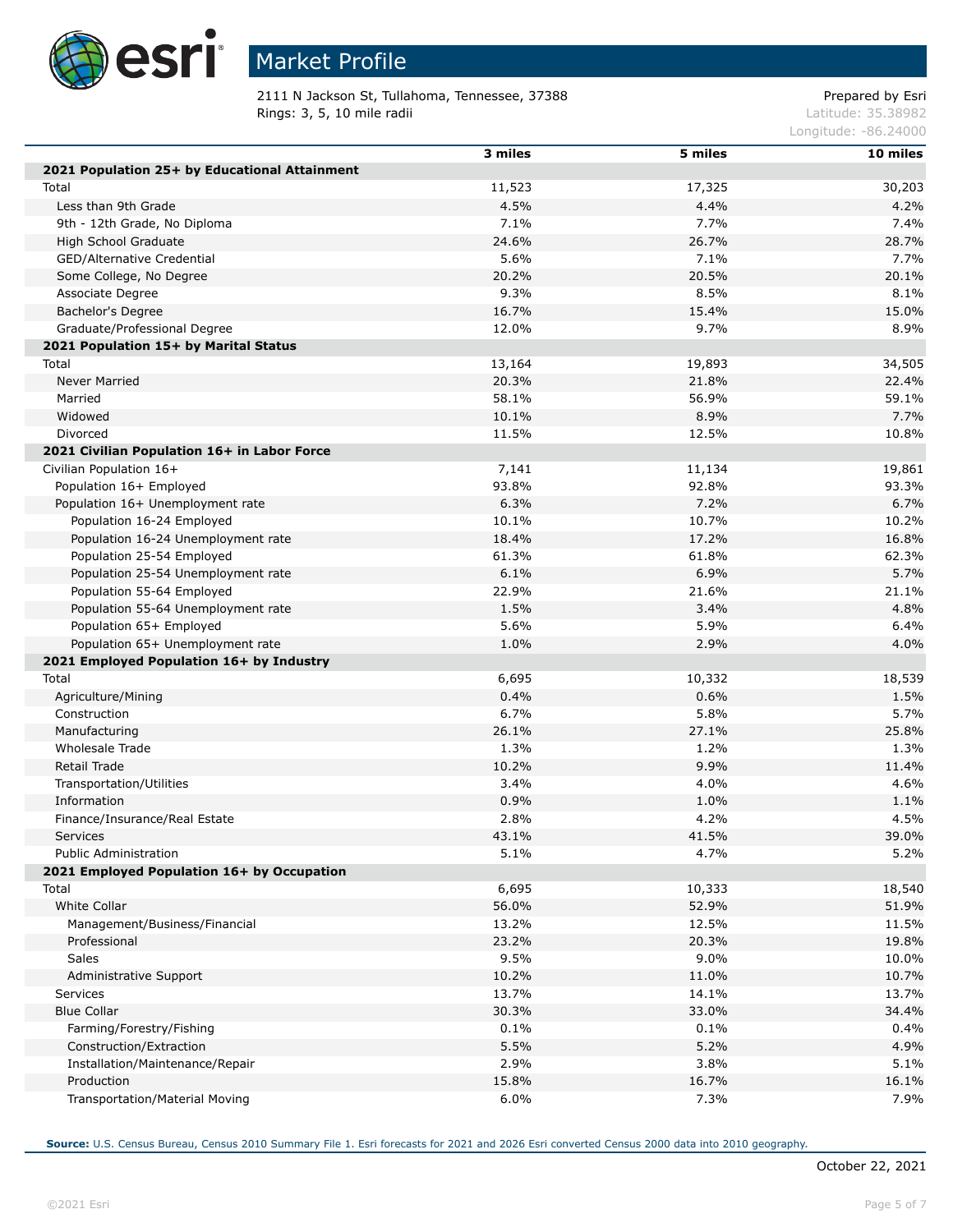

2111 N Jackson St, Tullahoma, Tennessee, 37388 extending the prepared by Esri Rings: 3, 5, 10 mile radii and the contract of the contract of the contract of the contract of the contract of the contract of the contract of the contract of the contract of the contract of the contract of the contract of

Longitude: -86.24000

|                                               | 3 miles | 5 miles | 10 miles |
|-----------------------------------------------|---------|---------|----------|
| 2010 Households by Type                       |         |         |          |
| Total                                         | 6,019   | 9,142   | 15,405   |
| Households with 1 Person                      | 28.7%   | 27.6%   | 24.7%    |
| Households with 2+ People                     | 71.3%   | 72.4%   | 75.3%    |
| Family Households                             | 67.0%   | 68.2%   | 71.1%    |
| Husband-wife Families                         | 50.0%   | 49.2%   | 54.1%    |
| With Related Children                         | 18.9%   | 18.7%   | 20.5%    |
| Other Family (No Spouse Present)              | 17.0%   | 19.0%   | 17.0%    |
| Other Family with Male Householder            | 4.8%    | 5.1%    | 4.9%     |
| With Related Children                         | 2.9%    | 3.1%    | 3.0%     |
| Other Family with Female Householder          | 12.3%   | 13.9%   | 12.1%    |
| With Related Children                         | 7.9%    | 9.3%    | 7.8%     |
| Nonfamily Households                          | 4.2%    | 4.2%    | 4.2%     |
|                                               |         |         |          |
| All Households with Children                  | 30.3%   | 31.7%   | 31.9%    |
|                                               |         |         |          |
| Multigenerational Households                  | 3.5%    | 3.7%    | 3.8%     |
| Unmarried Partner Households                  | 5.5%    | 5.9%    | 5.8%     |
| Male-female                                   | 4.9%    | 5.4%    | 5.2%     |
| Same-sex                                      | 0.5%    | 0.5%    | 0.6%     |
| 2010 Households by Size                       |         |         |          |
| Total                                         | 6,020   | 9,143   | 15,403   |
| 1 Person Household                            | 28.7%   | 27.6%   | 24.7%    |
| 2 Person Household                            | 36.1%   | 36.2%   | 37.7%    |
| 3 Person Household                            | 15.5%   | 16.1%   | 16.6%    |
| 4 Person Household                            | 11.3%   | 11.7%   | 12.1%    |
| 5 Person Household                            | 5.1%    | 5.4%    | 5.7%     |
| 6 Person Household                            | 2.0%    | 1.9%    | 2.0%     |
| 7 + Person Household                          | 1.2%    | 1.1%    | 1.1%     |
| 2010 Households by Tenure and Mortgage Status |         |         |          |
| Total                                         | 6,019   | 9,143   | 15,405   |
| Owner Occupied                                | 67.7%   | 67.2%   | 73.6%    |
| Owned with a Mortgage/Loan                    | 38.8%   | 39.1%   | 42.9%    |
| Owned Free and Clear                          | 29.0%   | 28.1%   | 30.7%    |
| Renter Occupied                               | 32.3%   | 32.8%   | 26.4%    |
| 2021 Affordability, Mortgage and Wealth       |         |         |          |
| Housing Affordability Index                   | 168     | 168     | 170      |
| Percent of Income for Mortgage                | 13.4%   | 13.5%   | 13.7%    |
| Wealth Index                                  | 84      | 79      | 80       |
| 2010 Housing Units By Urban/ Rural Status     |         |         |          |
| <b>Total Housing Units</b>                    | 6,661   | 10,139  | 17,106   |
| Housing Units Inside Urbanized Area           | 0.0%    | 0.0%    | 0.0%     |
| Housing Units Inside Urbanized Cluster        | 86.7%   | 75.2%   | 49.9%    |
| <b>Rural Housing Units</b>                    | 13.3%   | 24.8%   | 50.1%    |
| 2010 Population By Urban/ Rural Status        |         |         |          |
| <b>Total Population</b>                       | 14,477  | 22,179  | 38,363   |
| Population Inside Urbanized Area              | 0.0%    | $0.0\%$ | 0.0%     |
| Population Inside Urbanized Cluster           | 86.5%   | 74.9%   | 49.0%    |
| Rural Population                              | 13.5%   | 25.1%   | 51.0%    |
|                                               |         |         |          |

Data Note: Households with children include any households with people under age 18, related or not. Multigenerational households are families with 3 or more parentchild relationships. Unmarried partner households are usually classified as nonfamily households unless there is another member of the household related to the householder. Multigenerational and unmarried partner households are reported only to the tract level. Esri estimated block group data, which is used to estimate polygons or non-standard geography.